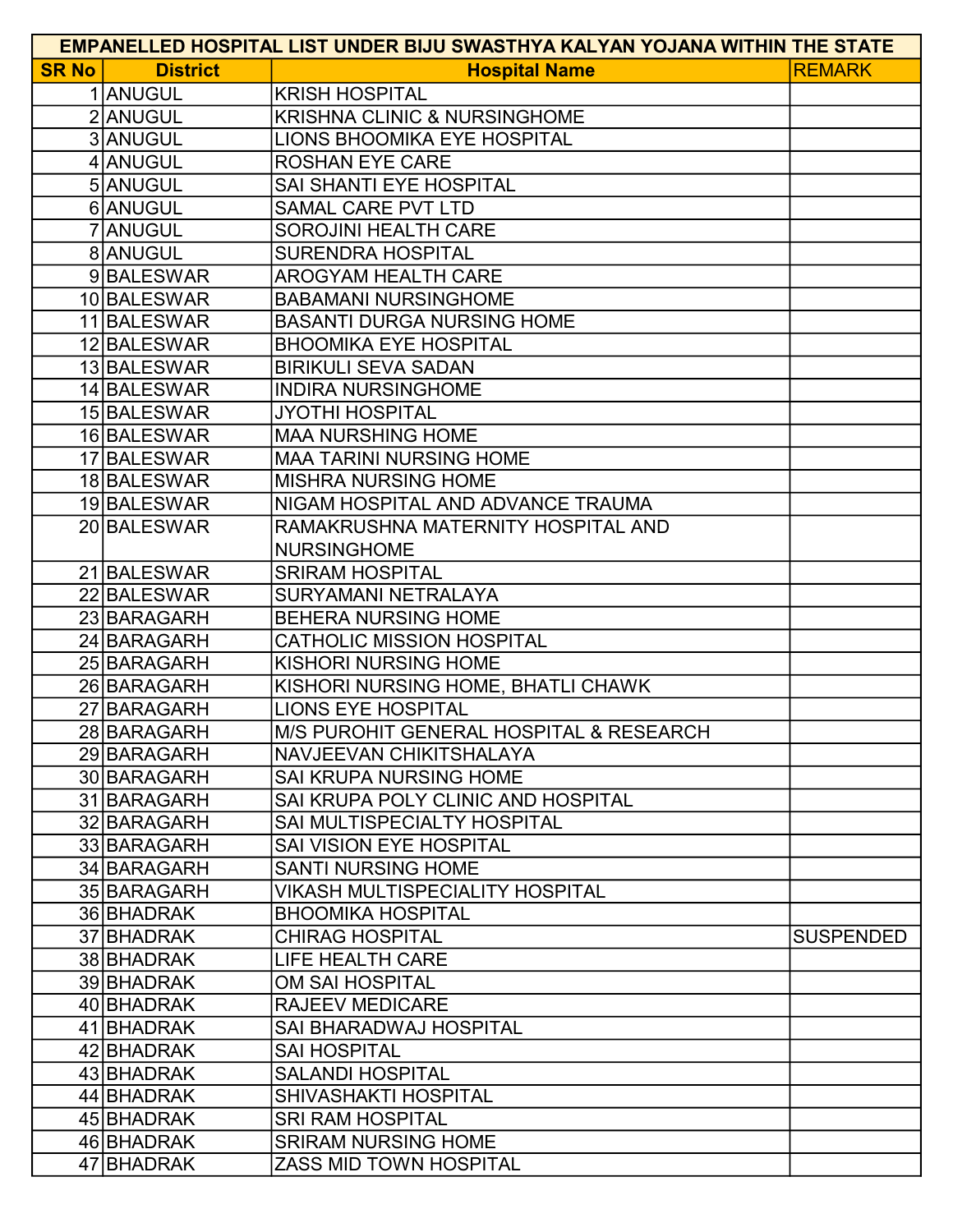| <b>EMPANELLED HOSPITAL LIST UNDER BIJU SWASTHYA KALYAN YOJANA WITHIN THE STATE</b> |                 |                                                      |                  |  |
|------------------------------------------------------------------------------------|-----------------|------------------------------------------------------|------------------|--|
| <b>SR No</b>                                                                       | <b>District</b> | <b>Hospital Name</b>                                 | <b>REMARK</b>    |  |
|                                                                                    | 48 BOLANGIR     | ERBHS NETRANIKETAN EYE SUPREEME TASK GENERAL         |                  |  |
|                                                                                    |                 | <b>HOSPITAL</b>                                      |                  |  |
|                                                                                    | 49 BOLANGIR     | JEEVANJYOTI NURSING HOME                             |                  |  |
|                                                                                    | 50 BOLANGIR     | MANGAL HEALTH CARE AND DIAGNOSTIC CENTER             |                  |  |
|                                                                                    | 51 BOLANGIR     | <b>NEW APOLLO HOSPITAL</b>                           |                  |  |
|                                                                                    | 52 BOLANGIR     | SAMALESWARI HOSPITAL & NURSINGH HOME                 |                  |  |
|                                                                                    | 53 BOLANGIR     | <b>SCD EYE HOSPTIAL</b>                              |                  |  |
|                                                                                    | 54 BOUDH        | RAMAKRUSHNA HOSPITAL                                 |                  |  |
|                                                                                    | 55 CUTTACK      | <b>ADD HOSPITAL</b>                                  |                  |  |
|                                                                                    | 56 CUTTACK      | <b>AGARWAL EYE CLINIC AND HOSPITAL</b>               |                  |  |
|                                                                                    | 57 CUTTACK      | <b>ASWINI HOSPITAL</b>                               |                  |  |
|                                                                                    | 58 CUTTACK      | <b>ASWINI TRAUMA CENTRE</b>                          |                  |  |
|                                                                                    | 59 CUTTACK      | <b>BBS HEALTH CARE</b>                               |                  |  |
|                                                                                    | 60 CUTTACK      | <b>CARCINOVA CANCER HOSPITAL</b>                     |                  |  |
|                                                                                    | 61 CUTTACK      | CHITTARANJAN SEVA SADAN AND HOSPITAL                 |                  |  |
|                                                                                    | 62 CUTTACK      | <b>CUTTACK LAPARASCOPIC HOSPITAL</b>                 |                  |  |
|                                                                                    | 63 CUTTACK      | <b>DAS HOSPITAL</b>                                  |                  |  |
|                                                                                    | 64 CUTTACK      | <b>EAST POINT HOSPITAL</b>                           |                  |  |
|                                                                                    | 65 CUTTACK      | <b>GOPABANDHU INSTITUTE OF MEDICAL SCIENCE &amp;</b> |                  |  |
|                                                                                    |                 | <b>RESEARCH</b>                                      |                  |  |
|                                                                                    | 66 CUTTACK      | <b>HCG PANDA CURIE CANCER HOSPITAL</b>               |                  |  |
|                                                                                    | 67 CUTTACK      | <b>HEALTH CARE NURSHING HOME</b>                     |                  |  |
|                                                                                    | 68 CUTTACK      | HERITAGE HEALTH CARE HOSPITAL                        |                  |  |
|                                                                                    | 69 CUTTACK      | INDIAN INSTITUTE OF GASTROENTEROLOGY AND             |                  |  |
|                                                                                    |                 | <b>HEPATOLOGY</b>                                    |                  |  |
|                                                                                    | 70 CUTTACK      | JANSEVAK CLINIC AND NURSING HOME                     |                  |  |
|                                                                                    | 71 CUTTACK      | <b>JEEVAN JYOTI NURSING HOME</b>                     |                  |  |
|                                                                                    | 72 CUTTACK      | JPM ROTARY CLUB CUTTACK EYE HOSPITAL                 |                  |  |
|                                                                                    | 73 CUTTACK      | JYOTI NURSING HOME                                   |                  |  |
|                                                                                    | 74 CUTTACK      | KALINGA HEALTH CLINIC AND RESEARCH CENTRE            |                  |  |
|                                                                                    | 75 CUTTACK      | LIFE INSTITUTE OF GASTROENTEROLOGY AND               |                  |  |
|                                                                                    |                 | <b>GYENAECOLOGY</b>                                  |                  |  |
|                                                                                    | 76 CUTTACK      | MEDI-ERA HOSPITAL & RESEARCH INSTITUTE PVT. LTD.     |                  |  |
|                                                                                    | 77 CUTTACK      | <b>MELVIN JONES EYE HOSPITAL</b>                     |                  |  |
|                                                                                    | 78 CUTTACK      | MODERN EYECARE AND SUPER SPECIALITY CLINIC           |                  |  |
|                                                                                    | 79 CUTTACK      | <b>MOON HOSPITAL PVT LTD</b>                         |                  |  |
|                                                                                    | 80 CUTTACK      | NAV JIVAN CLINIC AND NURSINGHOME                     |                  |  |
|                                                                                    | 81 CUTTACK      | <b>NEELADRI HOSPITAL</b>                             |                  |  |
|                                                                                    | 82 CUTTACK      | <b>NEW TARINI HOSPITAL</b>                           |                  |  |
|                                                                                    | 83 CUTTACK      | NUCARE NURSING HOME AND HOSPITAL                     |                  |  |
|                                                                                    | 84 CUTTACK      | <b>OMM HOSPITAL</b>                                  |                  |  |
|                                                                                    | 85 CUTTACK      | OMM SAI KRUPAKIRAN HOSPITAL PVT LTD                  |                  |  |
|                                                                                    | 86 CUTTACK      | <b>PADMINI CARE</b>                                  |                  |  |
|                                                                                    | 87 CUTTACK      | <b>PANDA MEDICAL CENTRE</b>                          |                  |  |
|                                                                                    | 88 CUTTACK      | <b>PANDA NURSING HOME</b>                            |                  |  |
|                                                                                    | 89 CUTTACK      | <b>RADHARAMAN HOSPITAL</b>                           |                  |  |
|                                                                                    | 90 CUTTACK      | <b>RAINBOW HOSPITAL</b>                              |                  |  |
|                                                                                    | 91 CUTTACK      | REGIONAL SPINAL INJURY CENTRE                        |                  |  |
|                                                                                    | 92 CUTTACK      | <b>ROSHAN EYE CARE</b>                               | <b>SUSPENDED</b> |  |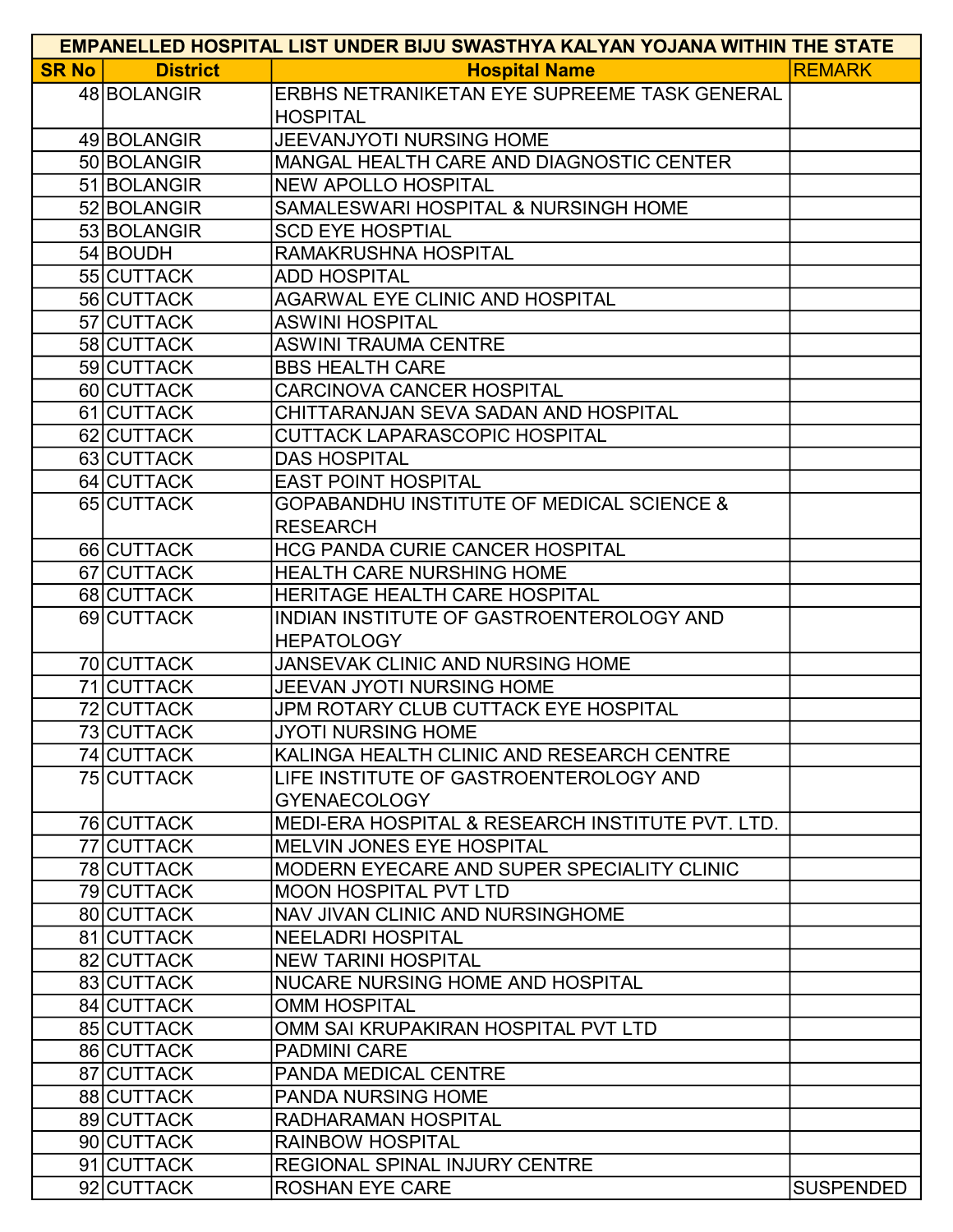| <b>EMPANELLED HOSPITAL LIST UNDER BIJU SWASTHYA KALYAN YOJANA WITHIN THE STATE</b> |                 |                                        |               |  |
|------------------------------------------------------------------------------------|-----------------|----------------------------------------|---------------|--|
| <b>SR No</b>                                                                       | <b>District</b> | <b>Hospital Name</b>                   | <b>REMARK</b> |  |
|                                                                                    | 93 CUTTACK      | SADGURU MEDICAL AND RESEARCH CENTRE    |               |  |
|                                                                                    | 94 CUTTACK      | <b>SAHARA NURSING HOME</b>             |               |  |
|                                                                                    | 95 CUTTACK      | SAI AROGYAM NURSING HOME               |               |  |
|                                                                                    | 96 CUTTACK      | <b>SAI HOSPITAL</b>                    |               |  |
|                                                                                    | 97 CUTTACK      | SAI JEEVAN HOSPITAL PVT LTD            |               |  |
|                                                                                    | 98 CUTTACK      | <b>SAI SANJIBANI HOSPITAL</b>          |               |  |
|                                                                                    | 99 CUTTACK      | <b>SANJEEBANI NURSHING HOME</b>        |               |  |
|                                                                                    | 100 CUTTACK     | <b>SATAYU NURSING HOME</b>             |               |  |
|                                                                                    | 101 CUTTACK     | <b>SHAKTI SAI HOSPITAL</b>             |               |  |
|                                                                                    | 102 CUTTACK     | SHRADHA SABURI NURSING HOME            |               |  |
|                                                                                    | 103 CUTTACK     | <b>SILICON HOSPITAL</b>                |               |  |
|                                                                                    | 104 CUTTACK     | SOUTH POINT HOSPITAL                   |               |  |
|                                                                                    | 105 CUTTACK     | SRADHA CLINIC AND NURSING HOME         |               |  |
|                                                                                    | 106 CUTTACK     | <b>SREERAM HOSPITAL</b>                |               |  |
|                                                                                    | 107 CUTTACK     | <b>SRINIVAS HOSPITAL</b>               |               |  |
|                                                                                    | 108 CUTTACK     | <b>SRIRAM NURSINGHOME</b>              |               |  |
|                                                                                    | 109 CUTTACK     | <b>STAR HOSPITAL</b>                   |               |  |
|                                                                                    | 110 CUTTACK     | <b>SUN HOSPITAL</b>                    |               |  |
|                                                                                    | 111 CUTTACK     | <b>SURYA MEDICAL</b>                   |               |  |
|                                                                                    | 112 CUTTACK     | <b>SUSHRUSA NURSINGHOME</b>            |               |  |
|                                                                                    | 113 CUTTACK     | <b>SWAIN HOSPITAL</b>                  |               |  |
|                                                                                    | 114 CUTTACK     | <b>TRISAKTI HOSPITAL</b>               |               |  |
|                                                                                    | 115 CUTTACK     | UDAYABHANU CLINIC AND NURSING HOME     |               |  |
|                                                                                    | 116 CUTTACK     | <b>WOMENS CLINIC &amp; NURSINGHOME</b> |               |  |
|                                                                                    | 117 DEOGARH     | <b>ANANDA SEVA SADAN</b>               |               |  |
|                                                                                    | 118 DHENKANAL   | <b>AROGYA NURSHING HOME</b>            |               |  |
|                                                                                    | 119 DHENKANAL   | <b>DEBI DURGA HOSPITAL</b>             |               |  |
|                                                                                    | 120   DHENKANAL | <b>DISHA HOSPITAL</b>                  |               |  |
|                                                                                    | 121 DHENKANAL   | <b>KALINGA EYE HOSPITAL</b>            |               |  |
|                                                                                    | 122 DHENKANAL   | <b>KALINGA EYE HOSPITAL</b>            |               |  |
|                                                                                    | 123 DHENKANAL   | <b>MAA BAISTOMBIDEVI NURSING HOME</b>  |               |  |
|                                                                                    | 124 DHENKANAL   | <b>PANDA NURSING HOME</b>              |               |  |
|                                                                                    | 125 DHENKANAL   | <b>SAI NURSING HOME</b>                |               |  |
|                                                                                    | 126 DHENKANAL   | SAISHREE EYE HOSPITAL                  |               |  |
|                                                                                    | 127 DHENKANAL   | SARBESWAR MEMORIAL EYE HOSPITAL        |               |  |
|                                                                                    | 128 DHENKANAL   | SARBESWAR MEMORIAL HOSPITAL            |               |  |
|                                                                                    | 129 DHENKANAL   | SHREE JAGANNATH HOSPITAL               |               |  |
|                                                                                    | 130 DHENKANAL   | <b>SHREE KRISHNA HOSPITAL</b>          |               |  |
|                                                                                    | 131 IDHENKANAL  | <b>SUN HOSPITAL</b>                    |               |  |
|                                                                                    | 132 GAJAPATI    | DR. RABI NURSING HOME                  |               |  |
|                                                                                    | 133 GAJAPATI    | <b>LAXMI NURSING HOME</b>              |               |  |
|                                                                                    | 134 GAJAPATI    | <b>SARA EYE CARE</b>                   |               |  |
|                                                                                    | 135 GAJAPATI    | <b>V.V.L. NURSING HOME</b>             |               |  |
|                                                                                    | 136 GANJAM      | <b>AASTHA HOSPITAL</b>                 |               |  |
|                                                                                    | 137 GANJAM      | <b>AISHRAT HOSPITAL</b>                |               |  |
|                                                                                    | 138 GANJAM      | <b>AMIT HOSPITAL</b>                   |               |  |
|                                                                                    | 139 GANJAM      | <b>ASUTOSH HOSPITAL</b>                |               |  |
|                                                                                    | 140 GANJAM      | <b>AYUSH HOSPITAL</b>                  |               |  |
|                                                                                    | 141 GANJAM      | <b>DEVINE HOSPITAL</b>                 |               |  |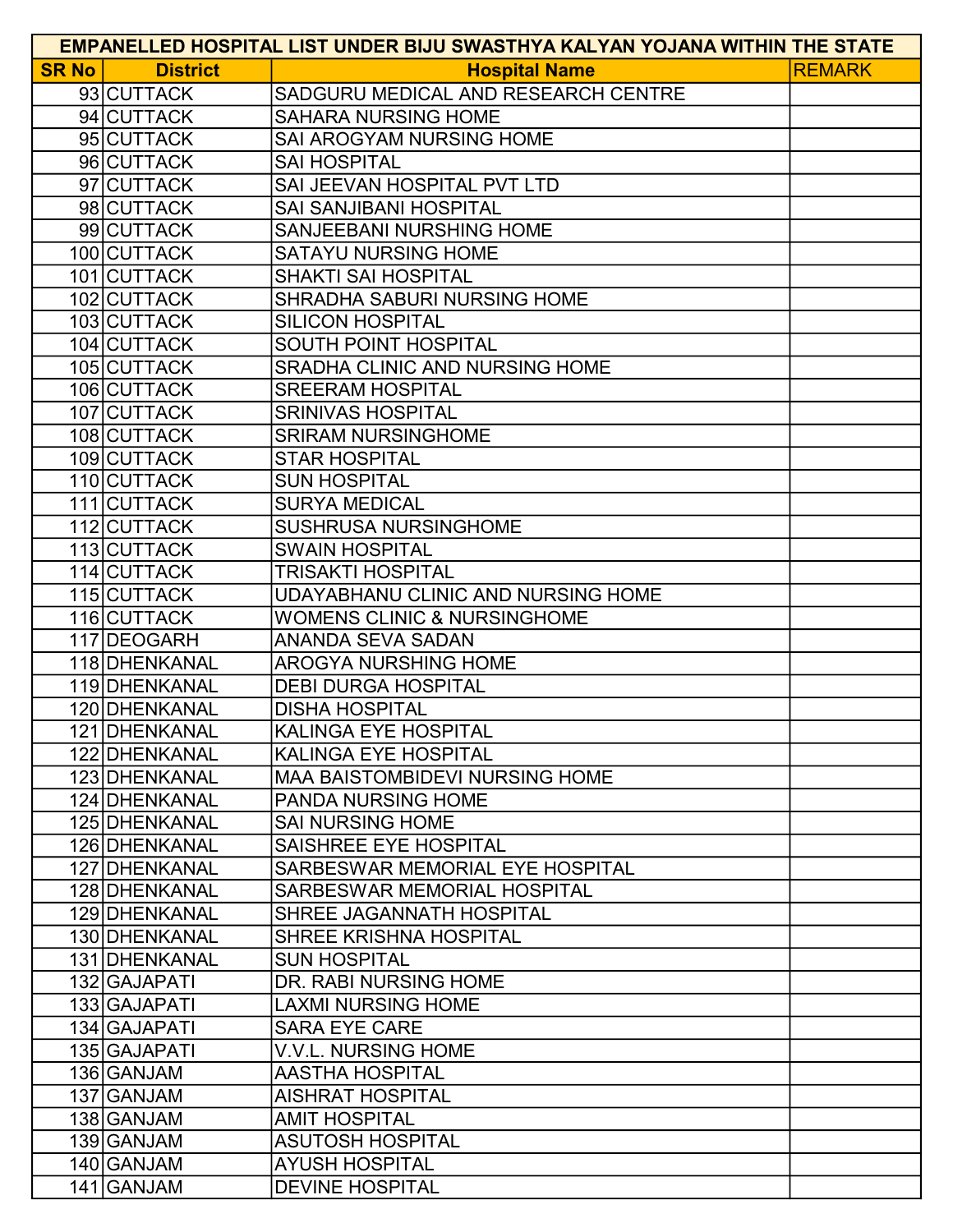| <b>EMPANELLED HOSPITAL LIST UNDER BIJU SWASTHYA KALYAN YOJANA WITHIN THE STATE</b> |                                |                                                    |               |  |
|------------------------------------------------------------------------------------|--------------------------------|----------------------------------------------------|---------------|--|
| <b>SR No</b>                                                                       | <b>District</b>                | <b>Hospital Name</b>                               | <b>REMARK</b> |  |
|                                                                                    | 142 GANJAM                     | <b>ECOS EYE HOSPITAL</b>                           |               |  |
|                                                                                    | 143 GANJAM                     | <b>GURUDEV HOSPITAL</b>                            |               |  |
|                                                                                    | 144 GANJAM                     | <b>KGN SPARSH HOSPITAL</b>                         |               |  |
|                                                                                    | 145 GANJAM                     | <b>KOMALA NURSING HOME</b>                         |               |  |
|                                                                                    | 146 GANJAM                     | <b>MODERN EYE CARE CENTRE &amp; HOSPITAL</b>       |               |  |
|                                                                                    | 147 GANJAM                     | <b>NAMRATA HOSPITAL</b>                            |               |  |
|                                                                                    | 148 GANJAM                     | <b>NEW KALINGA HOSPITAL</b>                        |               |  |
|                                                                                    | 149 GANJAM                     | <b>NEW NEELACHAL HOSPITAL</b>                      |               |  |
|                                                                                    | 150 GANJAM                     | RADHA SWAMI SEVA SEDAN                             |               |  |
|                                                                                    | 151 GANJAM                     | <b>RUBY EYE HOSPITAL</b>                           |               |  |
|                                                                                    | 152 GANJAM                     | <b>SAHARA SEVA SADAN</b>                           |               |  |
|                                                                                    | 153 GANJAM                     | SAI DIBYAJYOTI HOSPITAL                            |               |  |
|                                                                                    | 154 GANJAM                     | <b>SANKARA EYE HOSPITAL</b>                        |               |  |
|                                                                                    | 155 GANJAM                     | <b>SHREE HOSPITAL</b>                              |               |  |
|                                                                                    | 156 GANJAM                     | <b>SRI RAM HOSPITAL</b>                            |               |  |
|                                                                                    | 157 GANJAM                     | <b>SRI SATYASAI HOSPITAL</b>                       |               |  |
|                                                                                    | 158 GANJAM                     | SUN HEALTH CARE HOSPITAL                           |               |  |
|                                                                                    |                                | 159 JAGATSINGHPUR BHOOMIKA EYE HOSPITAL            |               |  |
|                                                                                    |                                | 160 JAGATSINGHPUR CARE WELL HOSPITAL               |               |  |
|                                                                                    |                                | 161 JAGATSINGHPUR KHAN NURSINGHOME                 |               |  |
|                                                                                    |                                | 162 JAGATSINGHPUR L & P HOSPITAL & RESEARCH CENTRE |               |  |
|                                                                                    |                                | 163 JAGATSINGHPUR LIFE LINE NURSING HOME           |               |  |
|                                                                                    |                                | 164 JAGATSINGHPUR MAA SARALA NURSINGHOME           |               |  |
|                                                                                    | 165 JAGATSINGHPUR SUN HOSPITAL |                                                    |               |  |
|                                                                                    |                                | 166 JAGATSINGHPUR SWASTIK NURSING HOME             |               |  |
|                                                                                    |                                | 167 JAGATSINGHPUR TRILOCHAN NETRALAYA              |               |  |
|                                                                                    | 168 JAJPUR                     | ANIMA NURSHING HOME & Diagnostic Center            |               |  |
|                                                                                    | 169 JAJPUR                     | <b>BHOOMIKA EYE HOSPITAL</b>                       |               |  |
|                                                                                    | 170 JAJPUR                     | BHOOMIKA HOSPITAL AND RESEARCH CENTRE              |               |  |
|                                                                                    | 171 JAJPUR                     | DR. BK MOHANTY MEMORIAL HEALTHCARE SERVICES        |               |  |
|                                                                                    | 172 JAJPUR                     | DR. SARTHAK HOSPITAL                               |               |  |
|                                                                                    | 173 JAJPUR                     | JEEBAN JYOTI HOSPITAL AND DIAGNOSTICS              |               |  |
|                                                                                    | 174 JAJPUR                     | <b>LAXMI HOSPITAL</b>                              |               |  |
|                                                                                    | 175 JAJPUR                     | <b>LIFE CARE HOSPITAL</b>                          |               |  |
|                                                                                    | 176 JAJPUR                     | M/S SHREE JAGANNATH MULTISPECIALTY HOSPITAL        |               |  |
|                                                                                    | 177 JAJPUR                     | NETRADHAM EYE HOSPITAL                             |               |  |
|                                                                                    | 178 JAJPUR                     | PRAVA CARE MULTISPECIALTY HOSPITAL                 |               |  |
|                                                                                    | 179 JAJPUR                     | <b>ROHONI HOSPITAL</b>                             |               |  |
|                                                                                    | 180 JAJPUR                     | <b>SAI NETRA MANDIR</b>                            |               |  |
|                                                                                    | 181 JAJPUR                     | <b>SAI PRATIMA HOSPITAL</b>                        |               |  |
|                                                                                    | 182 JAJPUR                     | SAI SHANTI EYE HOSPITAL                            |               |  |
|                                                                                    | 183 JAJPUR                     | SARMISTHA MEMORIAL HOSPITAL                        |               |  |
|                                                                                    | 184 JAJPUR                     | <b>SHUSHRUSA EYE HOSPITAL</b>                      |               |  |
|                                                                                    | 185 JAJPUR                     | <b>STEEL CITY HOSPITAL</b>                         |               |  |
|                                                                                    | 186 JAJPUR                     | <b>SUSHRUTA HOSPITAL</b>                           |               |  |
|                                                                                    | 187 JAJPUR                     | TATA STEEL MEDICA HOSPITAL                         |               |  |
|                                                                                    | 188 JHARSUGUDA                 | <b>JAGNYASENI HOSPITAL</b>                         |               |  |
|                                                                                    | 189 JHARSUGUDA                 | MOTILAL YADAV MEMORIAL SAMALESWARI HOSPITAL        |               |  |
|                                                                                    | 190 JHARSUGUDA                 | <b>ST. MARYS HOSPITAL</b>                          |               |  |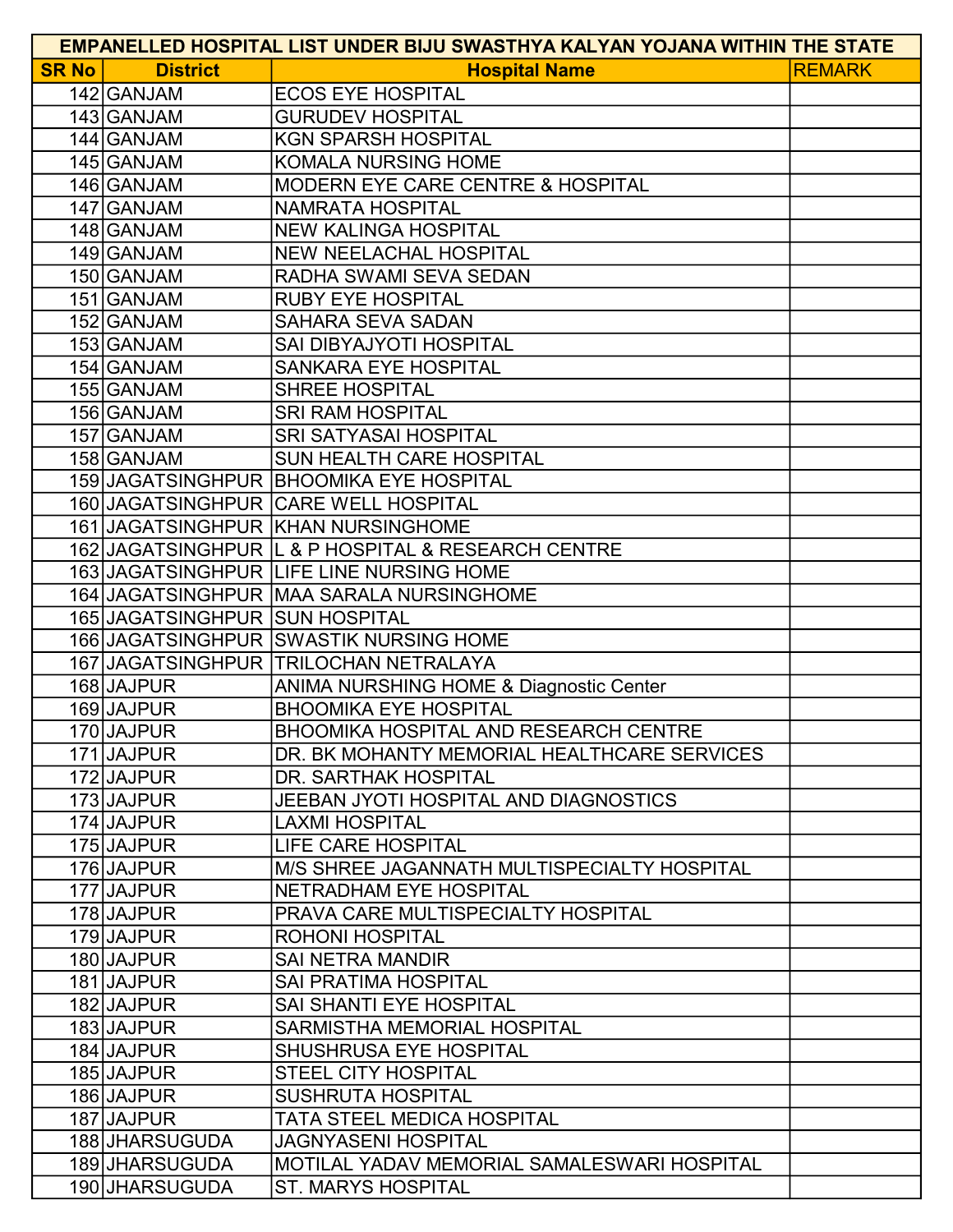| <b>EMPANELLED HOSPITAL LIST UNDER BIJU SWASTHYA KALYAN YOJANA WITHIN THE STATE</b> |                 |                                               |               |  |
|------------------------------------------------------------------------------------|-----------------|-----------------------------------------------|---------------|--|
| <b>SR No</b>                                                                       | <b>District</b> | <b>Hospital Name</b>                          | <b>REMARK</b> |  |
|                                                                                    | 191 KALAHANDI   | JUNAGARH NETRA CHIKITSHALAYA (LEPRA SOCIETY)  |               |  |
|                                                                                    | 192 KALAHANDI   | MAA MANIKESWARI MULTISPECIALTY HOSPITAL       |               |  |
|                                                                                    | 193 KALAHANDI   | SAI TARANG MULTISPECIALTI CLINIC & HOSPITAL   |               |  |
|                                                                                    | 194 KALAHANDI   | SHREE BALAJI MULTISPECIALITY NURSINGHOME      |               |  |
|                                                                                    | 195 KALAHANDI   | SHREE JAGANNATH NETRALAYA                     |               |  |
|                                                                                    | 196 KALAHANDI   | <b>SUN HOSPITAL</b>                           |               |  |
|                                                                                    | 197 KALAHANDI   | <b>VEDANTA HOSPITAL</b>                       |               |  |
|                                                                                    | 198 KENDRAPADA  | <b>BABA KSHETRAMOHAN HEALTH CARE</b>          |               |  |
|                                                                                    | 199 KENDRAPADA  | <b>BARSHA NURSINGHOME</b>                     |               |  |
|                                                                                    | 200 KENDRAPADA  | BASANTA KUMARI RURAL EYE HOSPITAL & RESEARCH  |               |  |
|                                                                                    |                 | <b>CENTER</b>                                 |               |  |
|                                                                                    | 201 KENDRAPADA  | <b>BHAGAWATI HSOPITAL</b>                     |               |  |
|                                                                                    | 202 KENDRAPADA  | <b>BHUMIKA HOSPITAL</b>                       |               |  |
|                                                                                    | 203 KENDRAPADA  | <b>HEALTH CARE NURSING HOME</b>               |               |  |
|                                                                                    | 204 KENDRAPADA  | HEALTH HOME NURSING HOME AND DIAGNOSTICS      |               |  |
|                                                                                    | 205 KENDRAPADA  | <b>M.B. NURSING HOME</b>                      |               |  |
|                                                                                    | 206 KENDRAPADA  | PAPULAR NURSINGHOME                           |               |  |
|                                                                                    | 207 KENDRAPADA  | <b>SAI HOSPITAL</b>                           |               |  |
|                                                                                    | 208 KENDRAPADA  | SAI SHANTI EYE HOSPITAL                       |               |  |
|                                                                                    | 209 KENDRAPADA  | <b>SURYA NURSING HOME</b>                     |               |  |
|                                                                                    | 210 KENDRAPADA  | <b>TULASI HOSPITAL</b>                        |               |  |
|                                                                                    | 211 KEONJHAR    | <b>ARATI HOSPITAL</b>                         |               |  |
|                                                                                    | 212 KEONJHAR    | <b>BHOOMIKA EYE HOSPITAL</b>                  |               |  |
|                                                                                    | 213 KEONJHAR    | <b>KASINATH HEALTH CARE</b>                   |               |  |
|                                                                                    | 214 KEONJHAR    | <b>KEONJHAR HOSPITAL</b>                      |               |  |
|                                                                                    | 215 KEONJHAR    | <b>MAA TARINI HOSPITAL PVT.LTD</b>            |               |  |
|                                                                                    | 216 KEONJHAR    | <b>RAMADEVI NURSING HOME</b>                  |               |  |
|                                                                                    | 217 KEONJHAR    | TRIBAL HEALTH CENTRE WITH MATERNITY AND NEW   |               |  |
|                                                                                    |                 | <b>BORN CARE</b>                              |               |  |
|                                                                                    | 218 KHORDHA     | <b>ADITYA ASWINI HOSPITAL</b>                 |               |  |
|                                                                                    | 219 KHORDHA     | <b>ADVANCE EYECARE HOSPITAL</b>               |               |  |
|                                                                                    | 220 KHORDHA     | ALL INDIA INSTITUTE OF MEDICAL SCIENCE,       |               |  |
|                                                                                    |                 | <b>BHUBANESWAR</b>                            |               |  |
|                                                                                    | 221 KHORDHA     | <b>AMRI HOSPITAL</b>                          |               |  |
|                                                                                    | 222 KHORDHA     | ANVI ENT & HEAD NECK HOSPITAL                 |               |  |
|                                                                                    | 223 KHORDHA     | <b>APOLLO HOSPITAL</b>                        |               |  |
|                                                                                    | 224 KHORDHA     | <b>AROGYA HOSPITAL</b>                        |               |  |
|                                                                                    | 225 KHORDHA     | <b>ASG EYE HOSPITAL</b>                       |               |  |
|                                                                                    | 226 KHORDHA     | <b>AURO CARE NURSING HOME</b>                 |               |  |
|                                                                                    | 227 KHORDHA     | <b>BAIDYANATH MEMORIAL HOSPITAL</b>           |               |  |
|                                                                                    | 228 KHORDHA     | <b>BHOOMIKA EYE HOSPITAL</b>                  |               |  |
|                                                                                    | 229 KHORDHA     | <b>BLUE WHEEL HOSPITAL</b>                    |               |  |
|                                                                                    | 230 KHORDHA     | <b>CARE HOSPITAL</b>                          |               |  |
|                                                                                    | 231 KHORDHA     | CHATRUBHUJA JENAMANI MEMORIAL HOSPITAL        |               |  |
|                                                                                    | 232 KHORDHA     | DR. AGARWALS EYE HOSPITAL                     |               |  |
|                                                                                    | 233 KHORDHA     | <b>HEMALATA HOSPITALS LIMITED</b>             |               |  |
|                                                                                    | 234 KHORDHA     | <b>HILL SIDE NURSINGHOME</b>                  |               |  |
|                                                                                    | 235 KHORDHA     | <b>HI-TECH MEDICAL COLLEGE &amp; HOSPITAL</b> |               |  |
|                                                                                    | 236 KHORDHA     | <b>IMS &amp; SUM HOSPITAL</b>                 |               |  |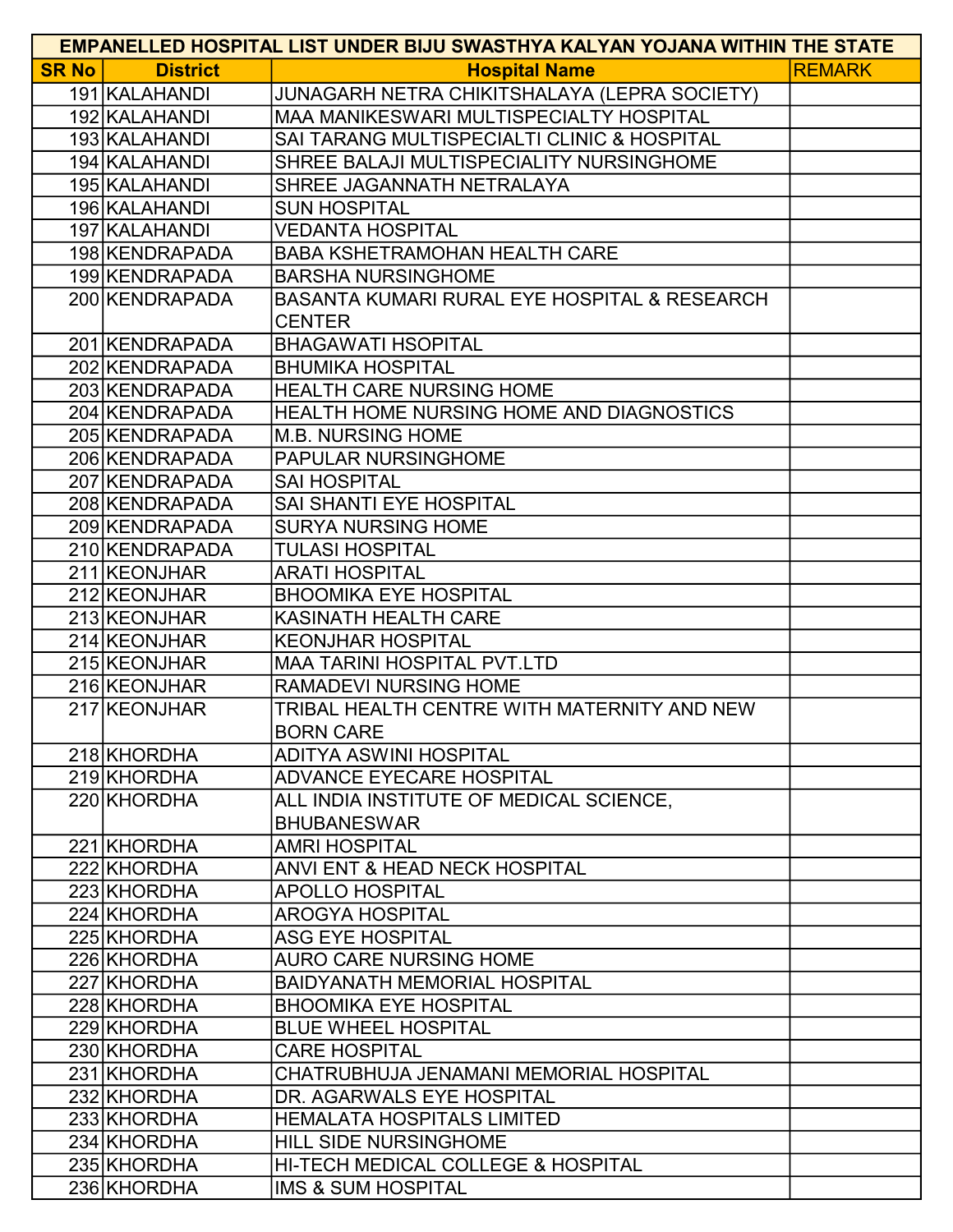| <b>EMPANELLED HOSPITAL LIST UNDER BIJU SWASTHYA KALYAN YOJANA WITHIN THE STATE</b> |                   |                                             |               |  |
|------------------------------------------------------------------------------------|-------------------|---------------------------------------------|---------------|--|
| <b>SR No</b>                                                                       | <b>District</b>   | <b>Hospital Name</b>                        | <b>REMARK</b> |  |
|                                                                                    | 237 KHORDHA       | <b>JEEVAN JYOTI HOSPITAL</b>                |               |  |
|                                                                                    | 238 KHORDHA       | <b>KALINGA HOSPITAL</b>                     |               |  |
|                                                                                    | 239 KHORDHA       | KALINGA INSTITUTE OF MEDICAL SCIENCE AND    |               |  |
|                                                                                    | 240 KHORDHA       | KANUNGO INSTITUTE OF DIABETICS              |               |  |
|                                                                                    | 241 KHORDHA       | <b>KAR VISION EYE HOSPITAL</b>              |               |  |
|                                                                                    | 242 KHORDHA       | <b>KHURDHA NURSING HOME</b>                 |               |  |
|                                                                                    | 243 KHORDHA       | L V PRASAD EYE INSTITUTE                    |               |  |
|                                                                                    | 244 KHORDHA       | <b>MAA SHAKTI HOSPITAL</b>                  |               |  |
|                                                                                    | 245 KHORDHA       | <b>MAA TARINI NURSING HOME</b>              |               |  |
|                                                                                    | 246 KHORDHA       | <b>MODERN HEALTH CARE HOSPITAL</b>          |               |  |
|                                                                                    | 247 KHORDHA       | NANDA TREATMENT CENTRE                      |               |  |
|                                                                                    | 248 KHORDHA       | NANDIGHOSHA HOSPITAL                        |               |  |
|                                                                                    | 249 KHORDHA       | <b>NEELACHAL HOSPITAL</b>                   |               |  |
|                                                                                    | 250 KHORDHA       | <b>NIGAM HEALTHCARE</b>                     |               |  |
|                                                                                    | 251 KHORDHA       | <b>NIRVAN EYE HOSPITAL</b>                  |               |  |
|                                                                                    | 252 KHORDHA       | OM SUVAM HOSPITAL                           |               |  |
|                                                                                    | 253 KHORDHA       | <b>PANDA NURSINGHOME</b>                    |               |  |
|                                                                                    | 254 KHORDHA       | PARKLAND HOSPITAL                           |               |  |
|                                                                                    | 255 KHORDHA       | <b>ROTARY EYE HOSPITAL</b>                  |               |  |
|                                                                                    | 256 KHORDHA       | <b>SAHAJOG HOSPITAL</b>                     |               |  |
|                                                                                    | 257 KHORDHA       | <b>SAI BONE AND JOINT CLINIC</b>            |               |  |
|                                                                                    | 258 KHORDHA       | <b>SAI SEVA SADAN</b>                       |               |  |
|                                                                                    | 259 KHORDHA       | SANJEEBANI MEDICARE HOSPITAL                |               |  |
|                                                                                    | 260 KHORDHA       | <b>SASWAT CLINIC</b>                        |               |  |
|                                                                                    | 261 KHORDHA       | <b>SATHI NURSHING HOME</b>                  |               |  |
|                                                                                    | 262 KHORDHA       | <b>Shree Ram Nursing Home</b>               |               |  |
|                                                                                    | 263 KHORDHA       | SHUSRUTA HOSPITAL AND TRAUMA CARE PVT. LTD. |               |  |
|                                                                                    | 264 KHORDHA       | <b>SOUTH CITY HOSPITAL</b>                  |               |  |
|                                                                                    | 265 KHORDHA       | SPARSH MULTI SPECIALITY HOSPITAL            |               |  |
|                                                                                    | 266 KHORDHA       | <b>SRI SRI BORDA HOSPITAL AND CHC</b>       |               |  |
|                                                                                    | 267 KHORDHA       | <b>SUBHA NURSING HOME</b>                   |               |  |
|                                                                                    | 268 KHORDHA       | <b>SUM ULTIMATE</b>                         |               |  |
|                                                                                    | 269 KHORDHA       | <b>SUNSHINE HOSPITAL</b>                    |               |  |
|                                                                                    | 270 KHORDHA       | <b>SWASTIK CLINIC &amp; NURSING HOME</b>    |               |  |
|                                                                                    | 271 KHORDHA       | TRINITY NEURO HOSPITAL AND TRAUMA CARE      |               |  |
|                                                                                    | 272 KHORDHA       | UTKAL EYE HOSPITAL                          |               |  |
|                                                                                    | 273 KHORDHA       | <b>UTKAL HOSPITAL</b>                       |               |  |
|                                                                                    | 274 KHORDHA       | <b>VIKASH HOSPITAL</b>                      |               |  |
|                                                                                    | 275 KHORDHA       | <b>VISION CARE EYE HOSPITAL</b>             |               |  |
|                                                                                    | 276 KHORDHA       | <b>VIVEKANANDA HOSPITAL</b>                 |               |  |
|                                                                                    | 277 KHORDHA       | WOMEN & CHILD CARE HOSPITAL                 |               |  |
|                                                                                    | 278 KORAPUT       | BIKASH DIAGNOSTIC CENTER AND HOSPITAL       |               |  |
|                                                                                    | 279 KORAPUT       | DR NAMRATA EYE HOSPITAL                     |               |  |
|                                                                                    | 280 KORAPUT       | <b>GOURISHANKAR NURSING HOME</b>            |               |  |
|                                                                                    | 281   MAYURBHANJA | <b>DURGA NURSING HOME</b>                   |               |  |
|                                                                                    | 282 MAYURBHANJA   | <b>GAYATRI HOSPITAL</b>                     |               |  |
|                                                                                    | 283 MAYURBHANJA   | <b>JAYA HOSPITAL</b>                        |               |  |
|                                                                                    | 284 MAYURBHANJA   | <b>JEEVAN DEEP HEALTH CARE</b>              |               |  |
|                                                                                    | 285 MAYURBHANJA   | <b>MAHATMA GANDHI EYE HOSPITAL</b>          |               |  |